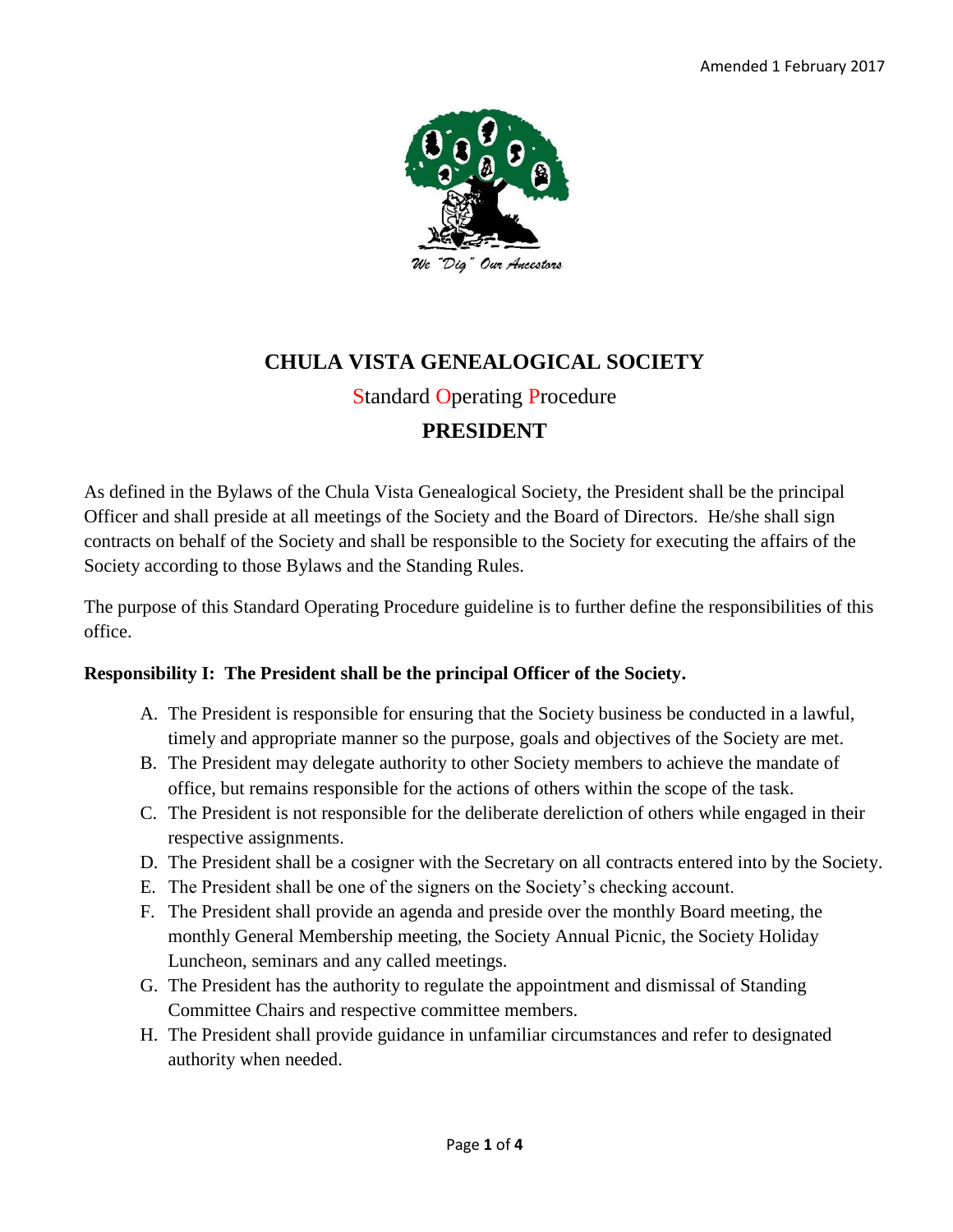- I. The President shall demonstrate personal characteristics that epitomize leadership qualities, an ability to get along well with others, resourcefulness, organizational skills and an understanding of the principles of sound genealogical research.
- J. The President shall remain informed of available resources, trends and any litigation affecting family research and may, in some instances, take a position of advocacy for the Society and is expected to support the cause of genealogical research and access thereto.
- K. The President shall respond to any discourse, sudden and/or unexpected events within the Society and resolve these expeditiously.
- L. The President is an ambassador to the community and shall represent the Society in a favorable manner.
- M. The President shall be authorized to purchase the necessary materials to adequately carry out the requirements of the position. All requests for reimbursement must be accompanied by receipts that clearly delineate the expenses for which reimbursement is requested.
- N. The President shall update the President's notebook containing the Society Bylaws, Standing Rules, current SOPs for all members of the Board of Directors, meeting minutes and other pertinent information related to the office. This notebook shall be given to the succeeding President.

#### **Responsibility II: The President shall interact with all members of the Board and membership so that planning, organizing and application of activities are realized satisfactorily.**

- A. The President shall support the Second Vice-President by:
	- 1. Ensuring membership records are maintained.
	- 2. Ensuring membership rolls are trimmed in January.
	- 3. Ensuring membership lists are distributed to the Board in January and October or as needed.
	- 4. Ensuring that welcome letters are signed and sent to new members and visitors.
	- 5. Ensuring that the Telephone Tree contacts the membership with program information, death of members or their family members, and any other information deemed necessary by the Board of Directors.
- B. The President shall support the Secretary by:
	- 1. Ensuring minutes of General Membership meetings and Board meetings are written promptly and distributed to Board members.
	- 2. Ensuring mail is picked up and distributed on a frequent and regular basis.
	- 3. Directing mail to Secretary for response.
- C. The President shall support the Treasurer by:
	- 1. Reviewing monthly the Treasurer report and budget status.
	- 2. Ensuring the Financial Review is performed in January.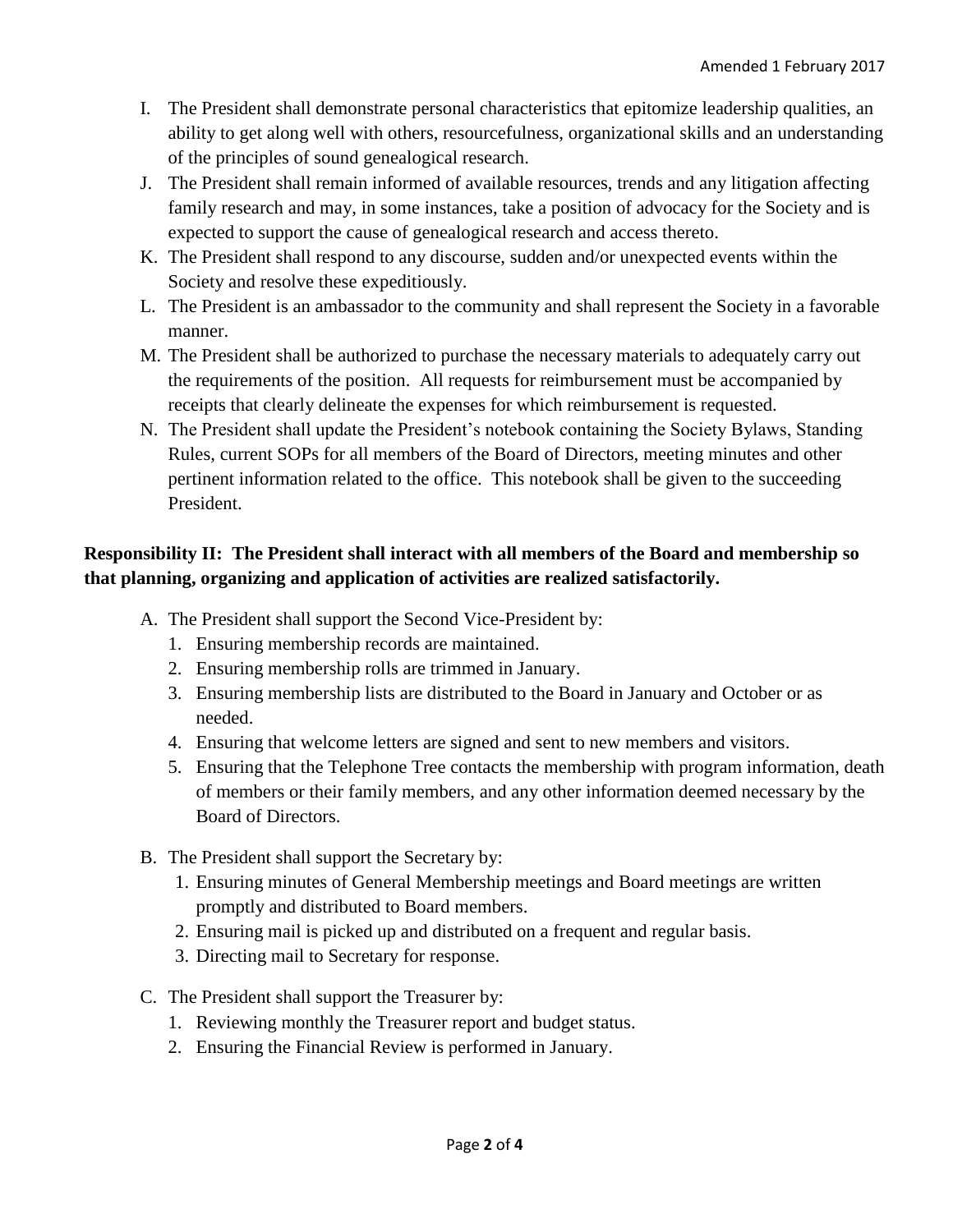- D. The President shall support the Education Chair by:
	- 1. Ensuring periodic offerings of classes in beginning and advanced genealogy, basic computer and genealogy software.
	- 2. Authorizing elements of the high school senior scholarship program and presenting awards.
- E. The President shall support the Hospitality Chair by:
	- 1. Ensuring there is a list of hosts/hostesses for the General Membership meetings.
	- 2. Ensuring the Society Annual Summer Picnic is planned and arranged in a timely manner.
	- 3. Ensuring the Society Annual Holiday Luncheon is planned and arranged in a timely manner.
- F. The President shall support the Librarian by:
	- 1. Ensuring that books are ordered, received, cataloged and inventoried.
	- 2. Ensuring coordination of library issues.
	- 3. Ensuring that library venues are reserved for Society activities.
- G. The President shall support the Newsletter Editor by:
	- 1. Preparing and sending President's report to editor by the first of the month.
	- 2. Ensuring Newsletter is published in a timely manner.
	- 3. Ensuring that membership receives changes to scheduled Society activities.
- H. The President shall support the Research/Queries Chair by:
	- 1. Ensuring queries are responded to in a timely manner.
	- 2. Ensuring Research Group leadership is available.
	- 3. Ensuring that occasional research trips are scheduled.
- I. The President shall support the Society Historian by:
	- 1. Ensuring that important Society papers are provided to the Historian.
- J. The President shall support the Special Society Projects (Computer, Cemetery, Estate Papers and Seminar Program) by:
	- 1. Ensuring leadership is available.
	- 2. Ensuring that progress is made on projects.
- K. The President shall support the Ways and Means Chair by:
	- 1. Ensuring that activities shall not conflict with laws that govern Society's nonprofit status.
- L. The President shall support the Webmaster by:
	- 1. Ensuring Society activities are on the web page.
	- 2. Ensuring Society activities are in the Chula Vista Genealogy Café blog.
	- 3. Ensuring that audio-visual equipment is working and available for Society activities.